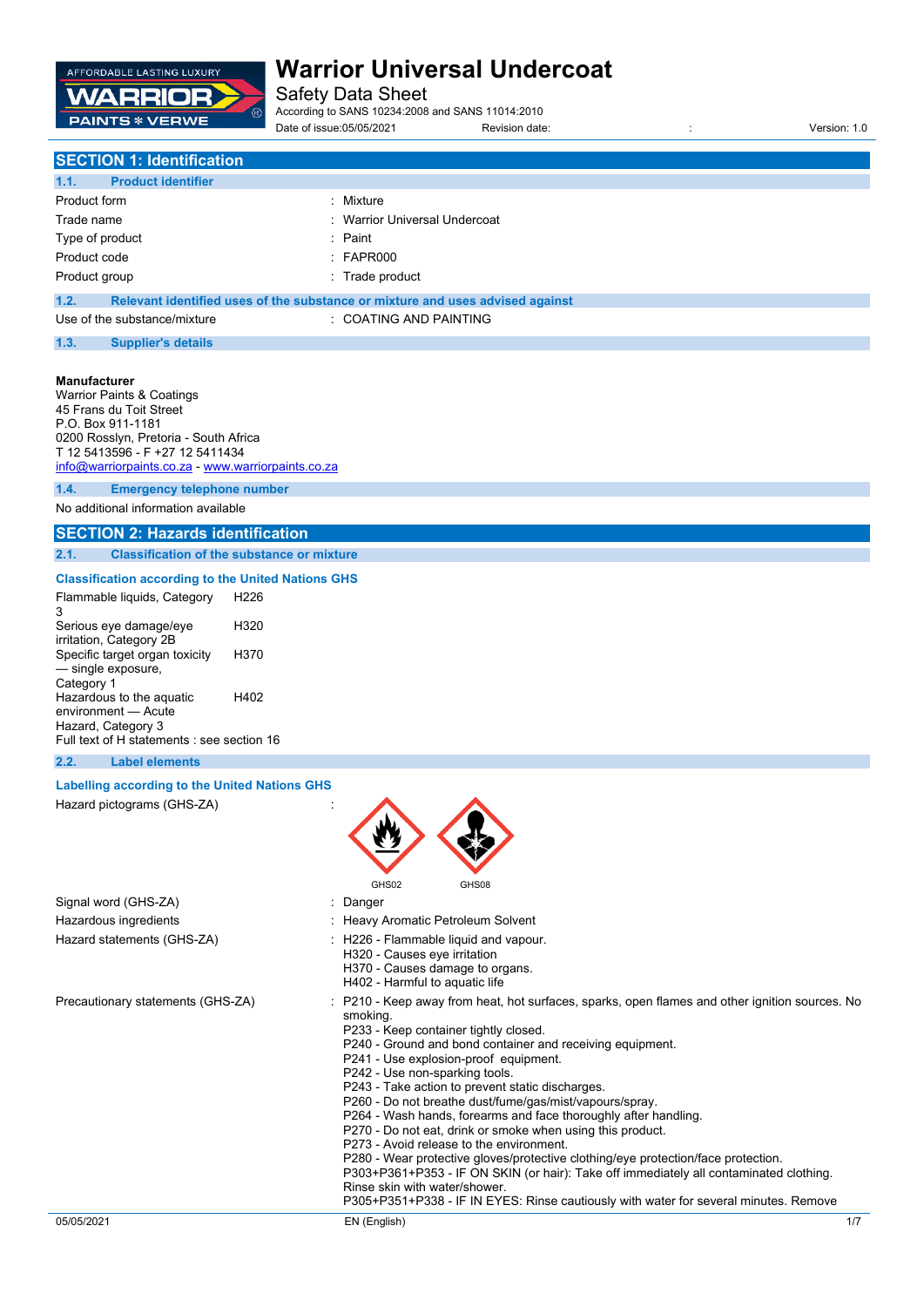### Safety Data Sheet

According to SANS 10234:2008 and SANS 11014:2010

|      |                      |  | contact lenses, if present and easy to do. Continue rinsing.<br>P308+P311 - IF exposed or concerned: Call a POISON CENTER or doctor.<br>P337+P313 - If eye irritation persists: Get medical advice/attention.<br>P370+P378 - In case of fire: Use media other than water to extinguish.<br>P403+P235 - Store in a well-ventilated place. Keep cool.<br>P405 - Store locked up.<br>P501 - Dispose of contents/container to hazardous or special waste collection point, in<br>accordance with local, regional, national and/or international regulation. |
|------|----------------------|--|---------------------------------------------------------------------------------------------------------------------------------------------------------------------------------------------------------------------------------------------------------------------------------------------------------------------------------------------------------------------------------------------------------------------------------------------------------------------------------------------------------------------------------------------------------|
| 2.3. | <b>Other hazards</b> |  |                                                                                                                                                                                                                                                                                                                                                                                                                                                                                                                                                         |
|      |                      |  |                                                                                                                                                                                                                                                                                                                                                                                                                                                                                                                                                         |

Adverse physicochemical, human health and environmental effects : Flammable liquid and vapour,Causes damage to organs,Harmful to aquatic life

### **SECTION 3: Composition/information on ingredients**

### **3.1. Substances**

### Not applicable

### **3.2. Mixtures**

| <b>Name</b>                       | <b>Product identifier</b> | $\frac{9}{6}$ | <b>Classification according to</b><br>the United Nations GHS                                                                                                                             |
|-----------------------------------|---------------------------|---------------|------------------------------------------------------------------------------------------------------------------------------------------------------------------------------------------|
| Medium Aliphatic Petroleum Spirit | (CAS-No.) 64742-88-7      | 17.55 - 23.4  | Flam. Lig. 3, H226<br>Acute Tox. 5 (Oral), H303<br>Acute Tox. 4 (Dermal), H312<br>Acute Tox, Not classified<br>(Inhalation:dust,mist)<br><b>STOT SE 2, H371</b><br>Aquatic Acute 2, H401 |
| Heavy Aromatic Petroleum Solvent  | (CAS-No.) 64742-95-5      | $3.67 - 6.85$ | Flam. Liq. 3, H226<br>Acute Tox. 4 (Dermal), H312<br>STOT SE 1, H370<br>Aquatic Chronic Not classified                                                                                   |
| Xylene                            | (CAS-No.) 1330-20-7       | $0.64 - 1$    | Flam. Liq. 3, H226<br>Acute Tox. 5 (Oral), H303<br>Acute Tox. Not classified (Dermal)<br>Aquatic Acute 1, H400                                                                           |
| <b>Driers</b>                     |                           | $0.2 - 0.6$   | Flam. Lig. 3, H226<br>Acute Tox. 4 (Oral), H302                                                                                                                                          |
| Methyl ethyl ketoxime             |                           | $0.1 - 0.4$   | Flam. Liq. 4, H227<br>Acute Tox. 5 (Oral), H303<br>Acute Tox. 4 (Dermal), H312<br>Aquatic Acute 3, H402                                                                                  |

### Full text of H-statements: see section 16

| <b>SECTION 4: First aid measures</b>                                |                                                                                                                                                                                     |  |
|---------------------------------------------------------------------|-------------------------------------------------------------------------------------------------------------------------------------------------------------------------------------|--|
| <b>Description of first aid measures</b><br>4.1.                    |                                                                                                                                                                                     |  |
| First-aid measures general                                          | : IF exposed or concerned: Get medical advice/attention.                                                                                                                            |  |
| First-aid measures after inhalation                                 | : Remove person to fresh air and keep comfortable for breathing.                                                                                                                    |  |
| First-aid measures after skin contact                               | Rinse skin with water/shower. Take off immediately all contaminated clothing.                                                                                                       |  |
| First-aid measures after eye contact                                | : Rinse cautiously with water for several minutes. Remove contact lenses, if present and easy to<br>do. Continue rinsing. If eye irritation persists: Get medical advice/attention. |  |
| First-aid measures after ingestion                                  | : Call a poison center or a doctor if you feel unwell.                                                                                                                              |  |
| 4.2.<br>Most important symptoms and effects, both acute and delayed |                                                                                                                                                                                     |  |
| Symptoms/effects after eye contact                                  | mild eye irritation.                                                                                                                                                                |  |
| 4.3.                                                                | Indication of any immediate medical attention and special treatment needed                                                                                                          |  |
| Treat symptomatically.                                              |                                                                                                                                                                                     |  |
| <b>SECTION 5: Firefighting measures</b>                             |                                                                                                                                                                                     |  |

| 5.1.        | <b>Extinguishing media</b>                            |                                                                                                                                             |
|-------------|-------------------------------------------------------|---------------------------------------------------------------------------------------------------------------------------------------------|
|             | Suitable extinguishing media                          | Carbon dioxide. Dry powder. Foam.                                                                                                           |
|             | Unsuitable extinguishing media                        | : Water                                                                                                                                     |
| 5.2.        | Special hazards arising from the substance or mixture |                                                                                                                                             |
| Fire hazard |                                                       | : Flammable liquid and vapour.                                                                                                              |
| 5.3.        | <b>Advice for firefighters</b>                        |                                                                                                                                             |
|             | Protection during firefighting                        | : Do not attempt to take action without suitable protective equipment. Self-contained breathing<br>apparatus. Complete protective clothing. |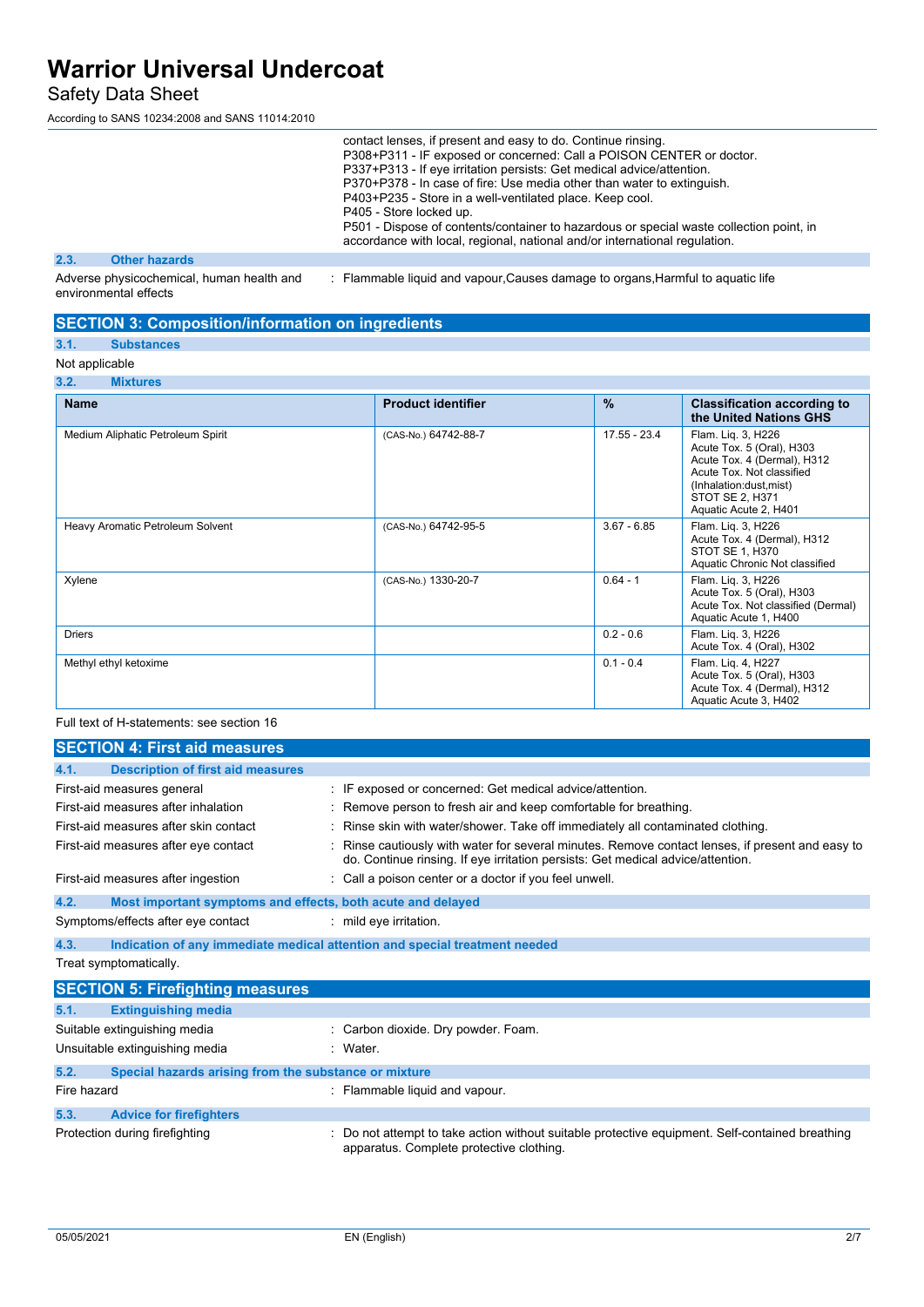## Safety Data Sheet

According to SANS 10234:2008 and SANS 11014:2010

|                   | <b>SECTION 6: Accidental release measures</b>                       |  |                                                                                                                                                                                                                                                                                                                                                                                                                                                                                                       |  |  |
|-------------------|---------------------------------------------------------------------|--|-------------------------------------------------------------------------------------------------------------------------------------------------------------------------------------------------------------------------------------------------------------------------------------------------------------------------------------------------------------------------------------------------------------------------------------------------------------------------------------------------------|--|--|
| 6.1.              | Personal precautions, protective equipment and emergency procedures |  |                                                                                                                                                                                                                                                                                                                                                                                                                                                                                                       |  |  |
|                   | General measures                                                    |  | : Clean up any spills as soon as possible, using an absorbent material to collect it. Avoid contact<br>with skin and eyes. No open flames. No smoking. Prevent from entering sewers, basements<br>and workpits, or any place where its accumulation can be dangerous. May be harmful to<br>aquatic organisms, to flora, to soil organisms.                                                                                                                                                            |  |  |
| 6.1.1.            | For non-emergency personnel                                         |  |                                                                                                                                                                                                                                                                                                                                                                                                                                                                                                       |  |  |
|                   | <b>Emergency procedures</b>                                         |  | Ventilate spillage area. No open flames, no sparks, and no smoking. Do not breathe<br>dust/fume/gas/mist/vapours/spray. Avoid contact with skin and eyes.                                                                                                                                                                                                                                                                                                                                             |  |  |
| 6.1.2.            | For emergency responders                                            |  |                                                                                                                                                                                                                                                                                                                                                                                                                                                                                                       |  |  |
|                   | Protective equipment                                                |  | Do not attempt to take action without suitable protective equipment. For further information<br>refer to section 8: "Exposure controls/personal protection".                                                                                                                                                                                                                                                                                                                                          |  |  |
| 6.2.              | <b>Environmental precautions</b>                                    |  |                                                                                                                                                                                                                                                                                                                                                                                                                                                                                                       |  |  |
|                   | Avoid release to the environment.                                   |  |                                                                                                                                                                                                                                                                                                                                                                                                                                                                                                       |  |  |
| 6.3.              | Methods and material for containment and cleaning up                |  |                                                                                                                                                                                                                                                                                                                                                                                                                                                                                                       |  |  |
| For containment   |                                                                     |  | : Collect spillage.                                                                                                                                                                                                                                                                                                                                                                                                                                                                                   |  |  |
|                   | Methods for cleaning up                                             |  | Take up liquid spill into absorbent material. Notify authorities if product enters sewers or public<br>waters.                                                                                                                                                                                                                                                                                                                                                                                        |  |  |
| Other information |                                                                     |  | Dispose of materials or solid residues at an authorized site.                                                                                                                                                                                                                                                                                                                                                                                                                                         |  |  |
|                   | <b>SECTION 7: Handling and storage</b>                              |  |                                                                                                                                                                                                                                                                                                                                                                                                                                                                                                       |  |  |
| 7.1.              | <b>Precautions for safe handling</b>                                |  |                                                                                                                                                                                                                                                                                                                                                                                                                                                                                                       |  |  |
|                   | Precautions for safe handling                                       |  | Ensure good ventilation of the work station. Keep away from heat, hot surfaces, sparks, open<br>flames and other ignition sources. No smoking. Ground/bond container and receiving<br>equipment. Use only non-sparking tools. Take precautionary measures against static<br>discharge. Flammable vapours may accumulate in the container. Use explosion-proof<br>equipment. Wear personal protective equipment. Do not breathe<br>dust/fume/gas/mist/vapours/spray. Avoid contact with skin and eyes. |  |  |
|                   | Hygiene measures                                                    |  | Do not eat, drink or smoke when using this product. Always wash hands after handling the<br>product.                                                                                                                                                                                                                                                                                                                                                                                                  |  |  |
| 7.2.              | Conditions for safe storage, including any incompatibilities        |  |                                                                                                                                                                                                                                                                                                                                                                                                                                                                                                       |  |  |
|                   | Technical measures                                                  |  | : Ground/bond container and receiving equipment.                                                                                                                                                                                                                                                                                                                                                                                                                                                      |  |  |
|                   | Storage conditions                                                  |  | Store in a well-ventilated place. Keep cool. Keep container tightly closed. Store locked up.                                                                                                                                                                                                                                                                                                                                                                                                          |  |  |

|                 | <b>SECTION 8: Exposure controls/personal protection</b> |                                                                             |
|-----------------|---------------------------------------------------------|-----------------------------------------------------------------------------|
| 8.1.            | <b>Control parameters</b>                               |                                                                             |
|                 | No additional information available                     |                                                                             |
| 8.2.            | <b>Appropriate engineering controls</b>                 |                                                                             |
|                 | Appropriate engineering controls                        | : Ensure good ventilation of the work station.                              |
|                 | Environmental exposure controls                         | : Avoid release to the environment.                                         |
| 8.3.            |                                                         | Individual protection measures, such as personal protective equipment (PPE) |
| Hand protection |                                                         | : Protective gloves                                                         |
| Eye protection  |                                                         | : Safety glasses                                                            |
|                 | Skin and body protection                                | : Wear suitable protective clothing                                         |
|                 | Respiratory protection                                  | : In case of insufficient ventilation, wear suitable respiratory equipment  |

### **Personal protective equipment symbol(s):**



**8.4. Exposure limit values for the other components** No additional information available

| <b>SECTION 9: Physical and chemical properties</b>            |                     |     |
|---------------------------------------------------------------|---------------------|-----|
| 9.1.<br>Information on basic physical and chemical properties |                     |     |
| Physical state                                                | : Liauid            |     |
| Appearance                                                    | : Liauid.           |     |
| Colour                                                        | : No data available |     |
| 05/05/2021                                                    | EN (English)        | 3/7 |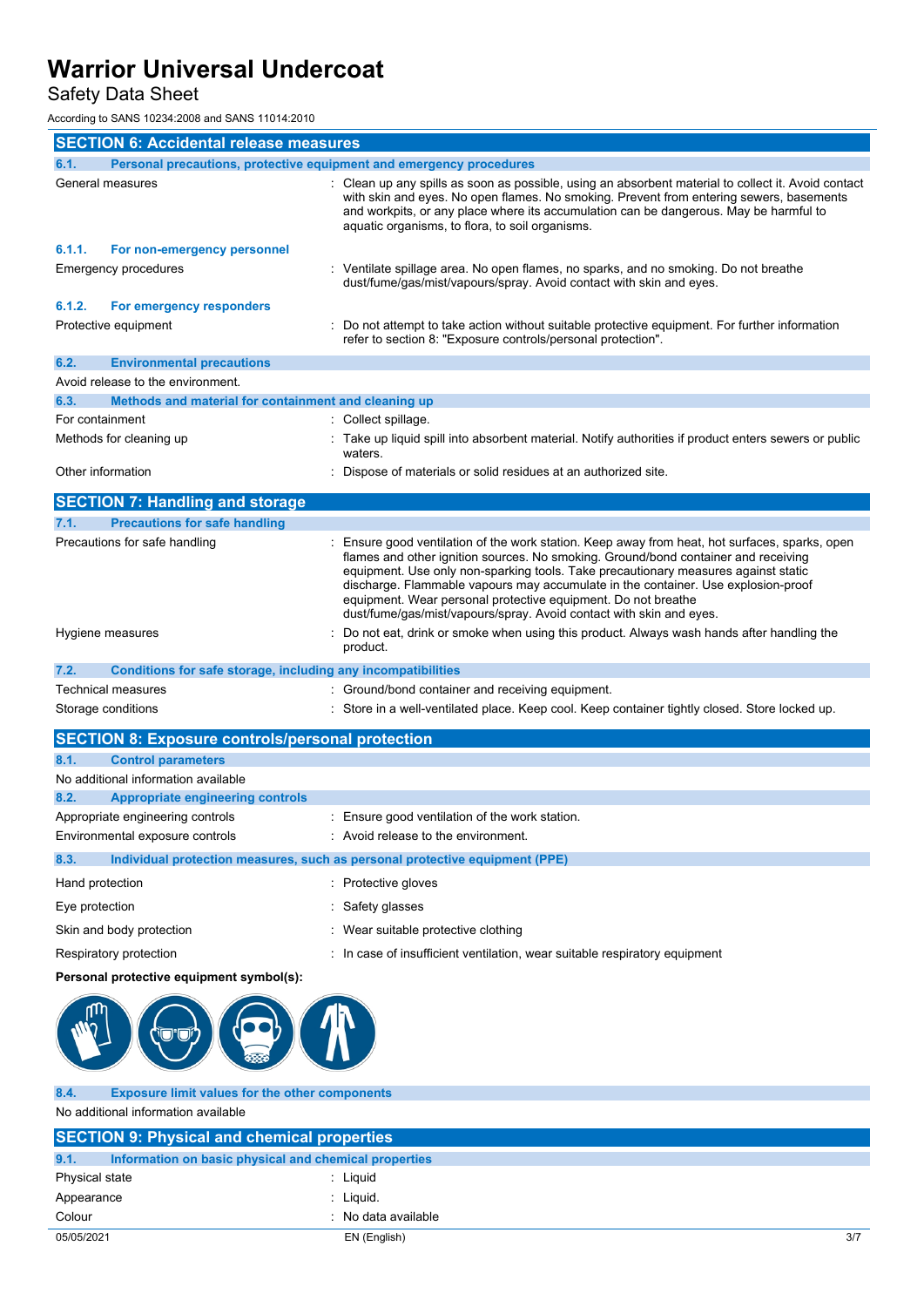### Safety Data Sheet

According to SANS 10234:2008 and SANS 11014:2010

| Odour                                         |   | aromatic.           |
|-----------------------------------------------|---|---------------------|
| Odour threshold                               |   | No data available   |
| рH                                            |   | No data available   |
| pH solution                                   |   | No data available   |
| Relative evaporation rate (butylacetate=1)    |   | No data available   |
| Relative evaporation rate (ether=1)           |   | No data available   |
| Melting point                                 |   | Not applicable      |
| Freezing point                                |   | No data available   |
| Boiling point                                 |   | No data available   |
| Flash point                                   |   | $>$ 35 °C           |
| Auto-ignition temperature                     |   | : No data available |
| Decomposition temperature                     |   | No data available   |
| Flammability (solid, gas)                     |   | Not applicable      |
| Vapour pressure                               |   | No data available   |
| Vapour pressure at 50 °C                      |   | No data available   |
| Relative vapour density at 20 °C              |   | No data available   |
| Relative density                              |   | No data available   |
| Relative density of saturated gas/air mixture | t | No data available   |
| Density                                       |   | $1.2 - 1.4$         |
| Relative gas density                          |   | No data available   |
| Solubility                                    |   | No data available   |
| Log Pow                                       |   | No data available   |
| Log Kow                                       |   | No data available   |
| Viscosity, kinematic                          |   | No data available   |
| Viscosity, dynamic                            |   | No data available   |
| <b>Explosive properties</b>                   |   | No data available   |
| Oxidising properties                          |   | No data available   |
| <b>Explosive limits</b>                       |   | No data available   |
| Lower explosive limit (LEL)                   |   | No data available   |
| Upper explosive limit (UEL)                   |   | No data available   |

**9.2. Other information**

No additional information available

|       | <b>SECTION 10: Stability and reactivity</b>                                                          |
|-------|------------------------------------------------------------------------------------------------------|
| 10.1. | <b>Reactivity</b>                                                                                    |
|       | Flammable liquid and vapour.                                                                         |
| 10.2. | <b>Chemical stability</b>                                                                            |
|       | Stable under normal conditions.                                                                      |
| 10.3. | <b>Possibility of hazardous reactions</b>                                                            |
|       | No dangerous reactions known under normal conditions of use.                                         |
| 10.4. | <b>Conditions to avoid</b>                                                                           |
|       | Avoid contact with hot surfaces. Heat. No flames, no sparks. Eliminate all sources of ignition.      |
| 10.5. | Incompatible materials                                                                               |
|       | No additional information available                                                                  |
| 10.6. | <b>Hazardous decomposition products</b>                                                              |
|       | Under normal conditions of storage and use, hazardous decomposition products should not be produced. |

### **SECTION 11: Toxicological information**

| 11.1.<br>Information on toxicological effects    |                                      |
|--------------------------------------------------|--------------------------------------|
| Acute toxicity (oral)<br>Acute toxicity (dermal) | : Not classified<br>: Not classified |
| Acute toxicity (inhalation)                      | : Not classified                     |
| Methyl ethyl ketoxime                            |                                      |
| LD50 oral rat                                    | $2.5 - 4$ ml/kg                      |
| LD50 dermal rat                                  | $1 - 2$ ml/kg                        |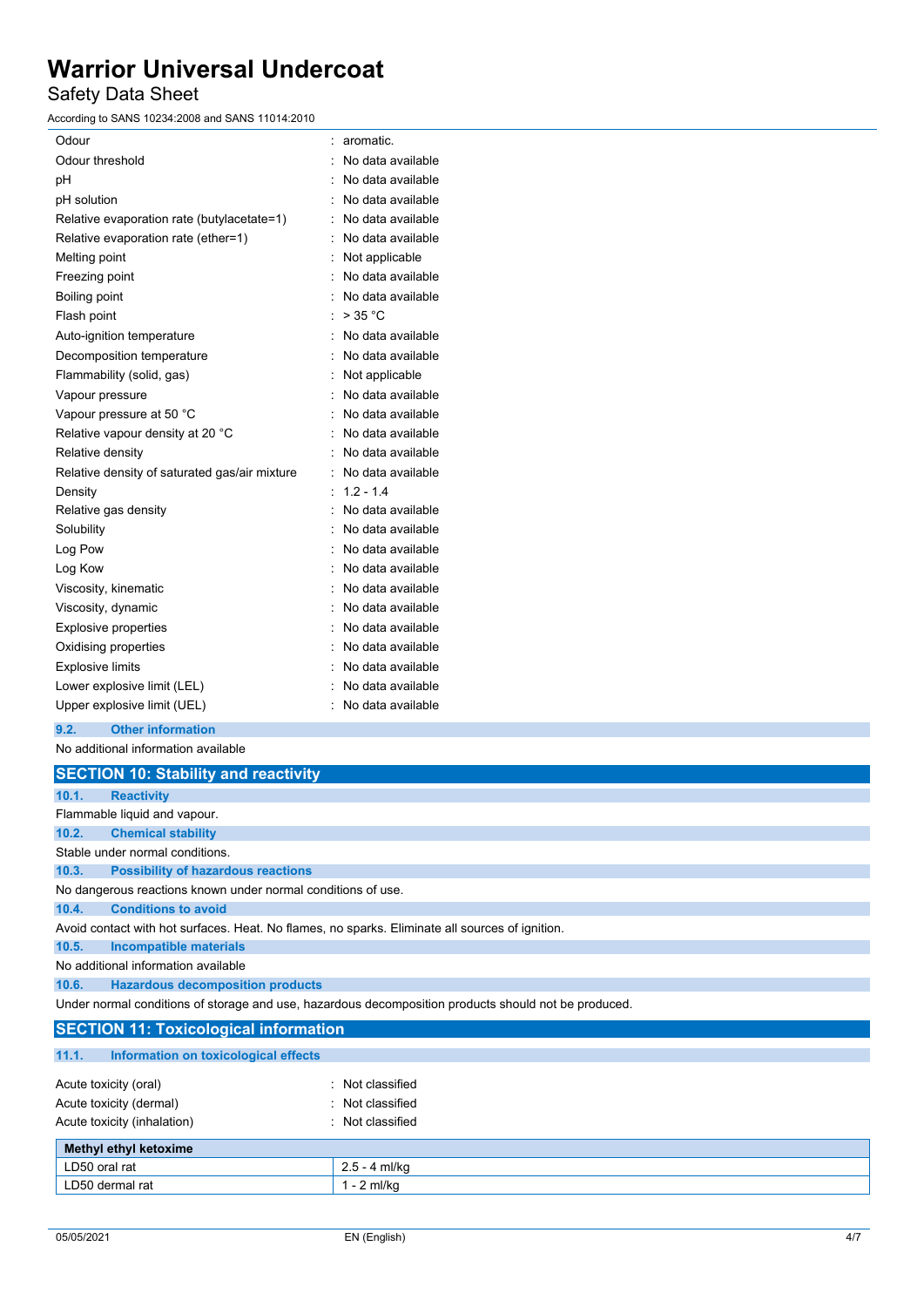## Safety Data Sheet

According to SANS 10234:2008 and SANS 11014:2010

| <b>Driers</b>                                       |                            |  |  |
|-----------------------------------------------------|----------------------------|--|--|
| LD50 oral rat<br>1400 mg/kg                         |                            |  |  |
| Medium Aliphatic Petroleum Spirit (64742-88-7)      |                            |  |  |
| LD50 oral rat                                       | 5000 mg/kg                 |  |  |
| LD50 dermal rabbit                                  | 2000 mg/kg                 |  |  |
| LC50 inhalation rat (mg/l)                          | 5.28 mg/l/4h               |  |  |
| Heavy Aromatic Petroleum Solvent (64742-95-5)       |                            |  |  |
| LD50 oral rat                                       | 512 - 6631 mg/kg           |  |  |
| LD50 dermal rat                                     | 2000 mg/kg                 |  |  |
| LD50 dermal rabbit                                  | 5000 ml/kg                 |  |  |
| LC50 inhalation rat (ppm)<br>5922 - 6700 ppmv/4h    |                            |  |  |
| Xylene (1330-20-7)                                  |                            |  |  |
| LD50 oral rat                                       | 3608 mg/kg                 |  |  |
| LD50 dermal rabbit                                  | 14100 mg/kg                |  |  |
| 4330 ppm/4h<br>LC50 inhalation rat (ppm)            |                            |  |  |
|                                                     |                            |  |  |
| Skin corrosion/irritation                           | Not classified             |  |  |
| Serious eye damage/irritation                       | Causes eye irritation.     |  |  |
| Not classified<br>Respiratory or skin sensitisation |                            |  |  |
| Germ cell mutagenicity                              | Not classified             |  |  |
| Carcinogenicity                                     | Not classified             |  |  |
| Reproductive toxicity                               | Not classified             |  |  |
| STOT-single exposure                                | Causes damage to organs.   |  |  |
| Medium Aliphatic Petroleum Spirit (64742-88-7)      |                            |  |  |
| NOAEL (oral, rat)                                   | 750 mg/kg bodyweight       |  |  |
| NOAEC (inhalation, rat, vapour)                     | 24                         |  |  |
| Heavy Aromatic Petroleum Solvent (64742-95-5)       |                            |  |  |
| LOAEL (oral, rat)                                   | 25 - 1250 mg/kg bodyweight |  |  |
| LOAEL (dermal, rat/rabbit)                          | 165 mg/kg bodyweight       |  |  |
| NOAFL (oral rat)<br>4 - 750 ma/ka bodyweight        |                            |  |  |

| NOAEL (oral, rat)          | 4 - 750 mg/kg bodyweight |
|----------------------------|--------------------------|
| NOAEL (dermal, rat/rabbit) | 495 mg/kg bodyweight     |
| STOT-repeated exposure     | : Not classified         |
| Aspiration hazard          | : Not classified         |

| <b>SECTION 12: Ecological information</b>      |                               |  |  |
|------------------------------------------------|-------------------------------|--|--|
| <b>Toxicity</b><br>12.1.                       |                               |  |  |
| Ecology - general                              | Harmful to aquatic life.<br>٠ |  |  |
| Acute aquatic toxicity                         | Harmful to aquatic life.      |  |  |
| Chronic aquatic toxicity<br>۰                  | Not classified                |  |  |
| Methyl ethyl ketoxime                          |                               |  |  |
| LC50 fish 1                                    | 46 mg/l                       |  |  |
| EC50 Daphnia 1<br>750 mg/l                     |                               |  |  |
| EC50 72h algae (1)                             | 83 mg/l                       |  |  |
| Medium Aliphatic Petroleum Spirit (64742-88-7) |                               |  |  |
| LC50 fish 1                                    | 8.1 mg/l                      |  |  |
| EC50 Daphnia 1                                 | $6$ mg/l                      |  |  |
| ErC50 (algae)                                  | $9.4$ mg/l                    |  |  |
| Heavy Aromatic Petroleum Solvent (64742-95-5)  |                               |  |  |
| LC50 fish 1                                    | $0.58 - 8.41$ mg/l            |  |  |
| EC50 Daphnia 1                                 | 760 - 4700 µg/l               |  |  |
| NOEC chronic fish                              | $5.6$ mg/l                    |  |  |
| Xylene (1330-20-7)                             |                               |  |  |
| LC50 fish 1                                    | 16.1 (2.6 - 8.4) mg/l         |  |  |
| EC50 Daphnia 1                                 | $5$ mg/l                      |  |  |
| EC50 other aquatic organisms 1                 | 1 $mg/l$                      |  |  |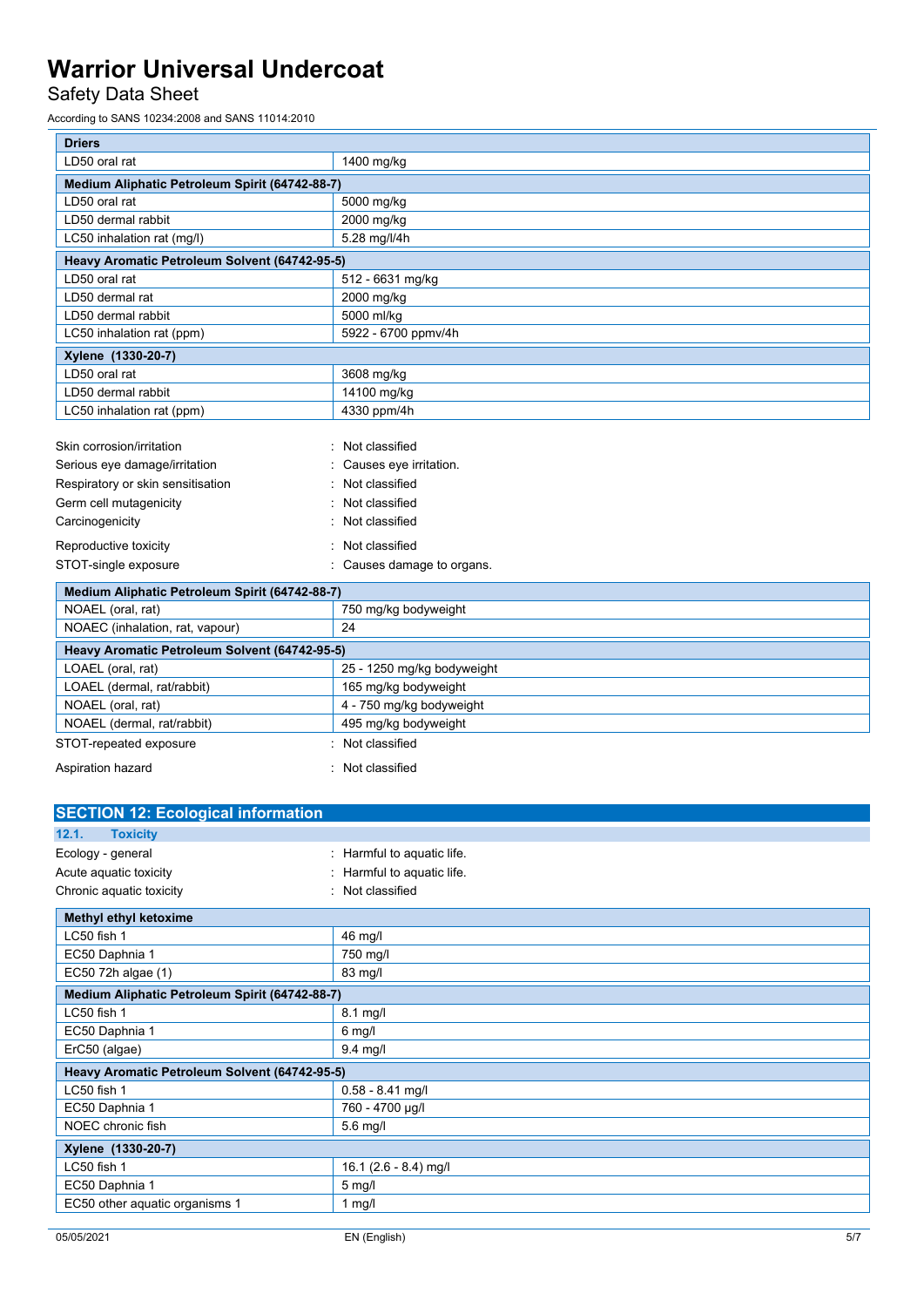## Safety Data Sheet

According to SANS 10234:2008 and SANS 11014:2010

| Xylene (1330-20-7)                                                   |                                     |  |  |
|----------------------------------------------------------------------|-------------------------------------|--|--|
| EC50 72h algae (1)<br>$4.7$ mg/l                                     |                                     |  |  |
| 12.2.<br><b>Persistence and degradability</b>                        |                                     |  |  |
| <b>Warrior Universal Undercoat</b>                                   |                                     |  |  |
| Persistence and degradability<br>No additional information available |                                     |  |  |
| 12.3.<br><b>Bioaccumulative potential</b>                            |                                     |  |  |
| <b>Warrior Universal Undercoat</b>                                   |                                     |  |  |
| No additional information available<br>Bioaccumulative potential     |                                     |  |  |
| 12.4.<br><b>Mobility in soil</b>                                     |                                     |  |  |
| <b>Warrior Universal Undercoat</b>                                   |                                     |  |  |
| Mobility in soil                                                     | No additional information available |  |  |
| <b>Other adverse effects</b><br>12.5.                                |                                     |  |  |
| Ozone                                                                | : Not classified                    |  |  |
| No additional information available<br>Other adverse effects<br>۰.   |                                     |  |  |

| <b>SECTION 13: Disposal considerations</b> |                         |                                                                                             |  |  |
|--------------------------------------------|-------------------------|---------------------------------------------------------------------------------------------|--|--|
| 13.1.                                      | <b>Disposal methods</b> |                                                                                             |  |  |
| Waste treatment methods                    |                         | Dispose of contents/container in accordance with licensed collector's sorting instructions. |  |  |
| Additional information                     |                         | : Flammable vapours may accumulate in the container.                                        |  |  |

### **SECTION 14: Transport information**

In accordance with SANS / IMDG / IATA

| <b>SANS</b>                                | <b>IMDG</b>                             | <b>IATA</b>                       |  |
|--------------------------------------------|-----------------------------------------|-----------------------------------|--|
| 14.1.<br><b>UN number</b>                  |                                         |                                   |  |
| 1263                                       | 1263                                    | 1263                              |  |
| 14.2.<br><b>Proper Shipping Name</b>       |                                         |                                   |  |
| Paint                                      | Paint                                   | Paint                             |  |
| 14.3.<br><b>Transport hazard class(es)</b> |                                         |                                   |  |
| 3                                          | 3                                       | $\overline{3}$                    |  |
| ፵                                          |                                         | W<br>Not applicable               |  |
| 14.4.<br><b>Packing group</b>              |                                         |                                   |  |
| $\mathbf{III}$<br>Ш<br>$\mathbf{III}$      |                                         |                                   |  |
| 14.5.<br><b>Environmental hazards</b>      |                                         |                                   |  |
| Dangerous for the environment: No          | Dangerous for the environment : No<br>÷ | Dangerous for the environment: No |  |
| No supplementary information available     |                                         |                                   |  |

#### **14.6. Special precautions for user**

### **- SANS**

No data available

### **- IMDG**

No data available

#### **- IATA**

No data available

**14.7. Transport in bulk according to Annex II of MARPOL 73/78 and the IBC Code**

Not applicable

### **SECTION 15: Regulatory information**

**15.1. Safety, health, and environmental national regulations specific for the product**

No additional information available

# **SECTION 16: Other information**

05/05/2021 EN (English) 6/7

 $\frac{1}{2}$  05/05/2021